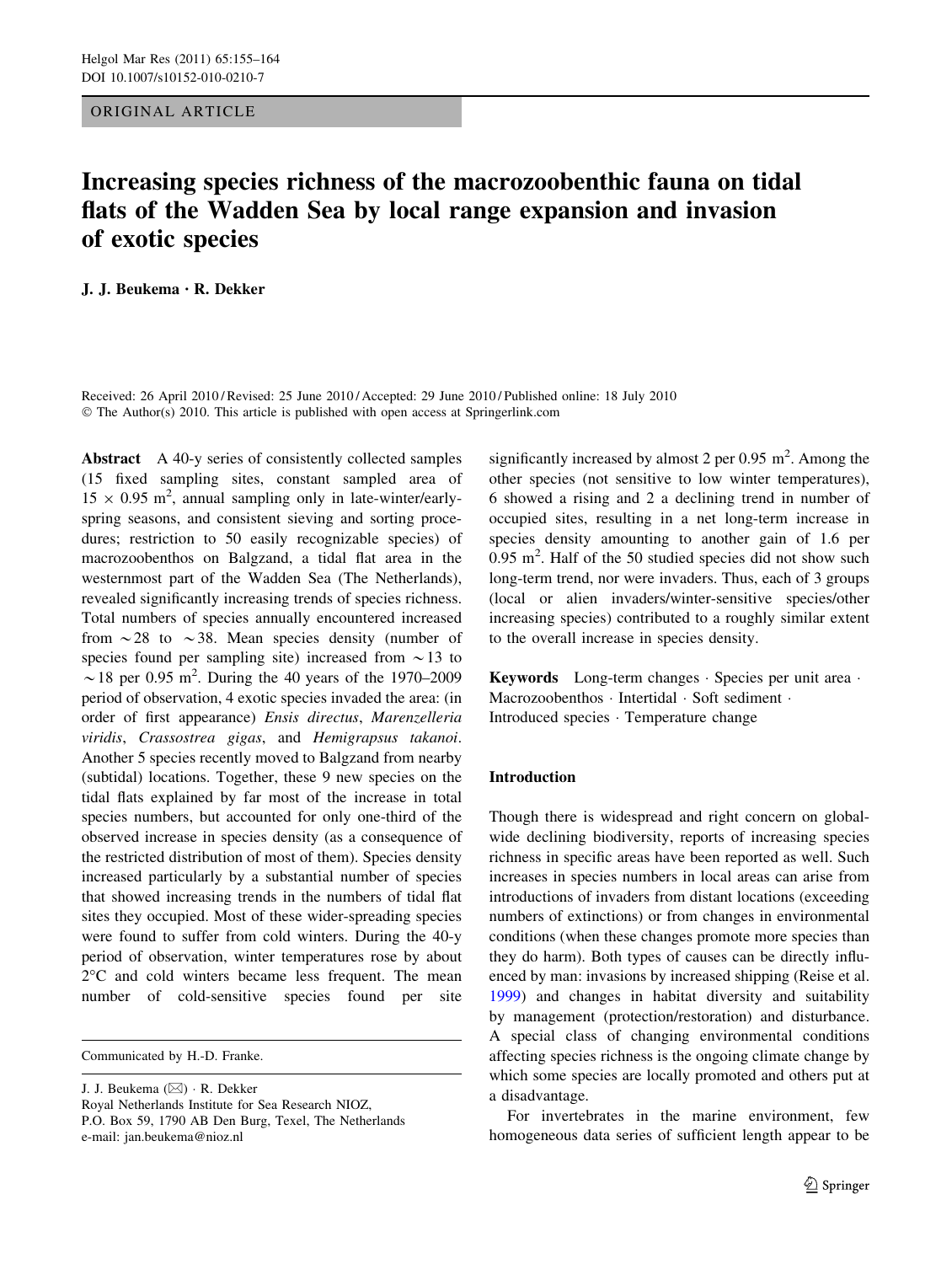available to reliably judge long-term trends in species richness and relate possible trends to underlying causes. There are several reports on successful introductions of exotic species leading to increases in species numbers, as displacement of autochthonous species appears to be a rare phenomenon (Reise et al. [1999;](#page-9-0) Wolff [2000](#page-9-0)). A warming climate generally results in poleward shifts of distribution areas, southern species increasing in abundance and northern species declining in the northern hemisphere (Sagarin et al. [1999\)](#page-9-0). As species richness generally declines with increasing latitude, species gains tend to exceed species losses in areas at higher latitudes (Hawkins et al. [2009\)](#page-9-0).

This study is based on a 40-y series of consistently collected quantitative data on macrozoobenthos in a vast area in the Dutch Wadden Sea. The Wadden Sea is an estuarine area of geologically young age and was seriously humanaltered for the last centuries (Lotze et al. [2005](#page-9-0)). Such areas appear to be particularly vulnerable for exotic invaders (Wolff [1999\)](#page-9-0). The Wadden Sea is characterized by vast tidal mud and sand flats, which are inhabited by a fauna with high biomass and low species diversity (Beukema [1976](#page-8-0); Beukema and Cadée [1997](#page-8-0)). Part of the species suffer from severe winters (Beukema [1979;](#page-8-0) [1990](#page-8-0)) and may profit from the warming climate (Beukema [1992](#page-8-0)). Data series reviewed by Van der Graaf et al. ([2009\)](#page-9-0) point to increasing species numbers in various parts of the Wadden Sea for recent decades. However, for methodological reasons, these trends should be considered with caution. Avoiding these methodological problems by a restriction to a delimited group of conspicuous species, we analyze changes in total species numbers as well as in species density (number of species per unit area) and relate these changes to some possible underlying processes, such as invader introductions, climate change and human disturbance.

#### Methods

Since around 1970, data on macrozoobenthos have been collected twice annually at 15 permanent (marked) sampling stations ("sites") located on Balgzand, a 50-km<sup>2</sup> tidal flat area in the westernmost part of the Wadden Sea. For this study, we used only data collected in late-winter/earlyspring, mostly in March, when numbers are at an annual minimum. Most (12) sites were 1-km long transects where 50 bottom samples of nearly  $2 \text{ dm}^2$  each were taken at distance intervals of 20 m, together  $0.95 \text{ m}^2$  per site. The 3 other sites were squares of 900  $m<sup>2</sup>$  where 9 samples of close to 0.1  $m<sup>2</sup>$  each were taken at randomly chosen places. The sites covered the entire intertidal range and nearly the full range of sediment types on Balgzand (Beukema and Cadée [1997\)](#page-8-0). There was little change in these abiotic conditions during the 40-y period of observation. Hard substrates such as dikes were not sampled, but animals attached to shells of mussels or oysters were included. The samples were sieved (1-mm square meshes) in the field and sorted alive in the laboratory. All living animals were picked out, sorted to species level as much as possible, and counted. Further details on the sampling area, the sampling stations, and the methods can be found in Beukema and Cadée ([1997\)](#page-8-0).

Temperature data were taken from Van Aken [\(2008](#page-9-0)). We used monthly means of surface water temperatures in the nearby Marsdiep tidal channel and averaged for each winter the means of December, January and February to obtain a mean winter water temperature.

#### Sources of error

Thin worms will be underestimated or completely missed, as a high proportion of them will pass the 1-mm sieve. Such species were completely excluded (e.g. nematodes, oligochaetes, tiny spionid polychaetes such as Pygospio sp.). Inevitably, sorting sieved samples with lots of debris (peat, empty shells) is imperfect: some small and inconspicuous specimens will at least partly be overlooked, even by experienced researchers. We standardized sorting and counting procedures as much as possible. Another problem arises in identification: some closely related species are so similar in external appearance that they cannot routinely be counted separately in macroscopic procedures. To reduce these errors, we decided to limit the present study to a list of 50 species that are sufficiently conspicuous and easily identifiable. To this end, we treated resembling species as one species, e.g. Corophium volutator and C. arenarium were recorded as C.sp., all barnacles as balanoids and all sea anemones as Anthozoa. The full list of taxa can be found at the bottom of Table [1](#page-2-0).

In fact, many more than these 50 macrozoobenthic species are present on Wadden Sea tidal flats, and some tens of them were regularly or occasionally found in our samples. Some hundreds of benthic invertebrate species have been reported from the tidal plus subtidal parts of the international Wadden Sea, most of them small-sized (Wolff and Dankers [1981;](#page-9-0) Petersen et al. [1996](#page-9-0)). By reducing a full list to 50 selected items, we are convinced that we anticipated a possible positive bias in the species-richness trend due to a growing skill in recognizing species.

## Results

Long-term trends in species numbers and temperature

During the 1970–2009 period, the annual benthos samples taken showed significantly increasing numbers of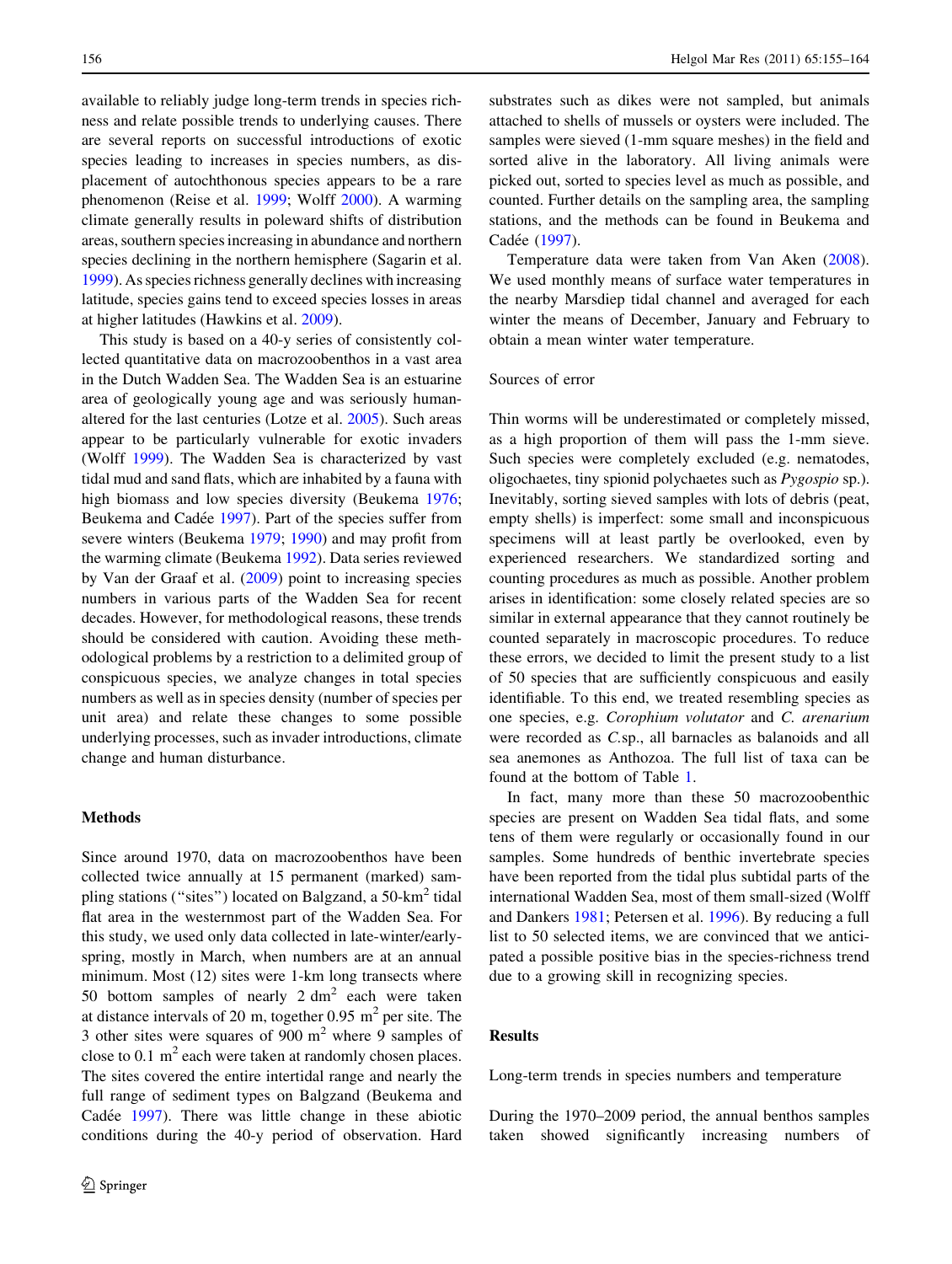| $\boldsymbol{N}$    | Group                   | n                       | <b>Species</b>                                 |
|---------------------|-------------------------|-------------------------|------------------------------------------------|
| $\overline{4}$      | Non-indigenous invaders | $+\sim 1.5$ (Fig. 4b)   | See Fig. 5                                     |
| 5                   | Local invaders          | $+\infty 0.2$ (Fig. 4b) | Crep, Gly, Lep, Ech, Oph <sup>a</sup>          |
| 10                  | Winter-sensitive        | $+\sim 1.8$ (Fig. 4a)   | See Fig. 2                                     |
| 6                   | Upward trend            | $+\infty 2.0$ (Fig. 4c) | Lit, Ner spp., Ete, Uro, Gam, Bal <sup>b</sup> |
| 2                   | Downward trend          | $-\sim 0.4$ (Fig. 4c)   | Mag, $Scolec$                                  |
| 15                  | No trend, common        | $\sim$ 0 (Fig. 4d)      | d                                              |
| 8                   | No trend, rare          | $\sim 0$ (Fig. 4d)      | e                                              |
| 50                  | All                     | $+\sim$ 5.1             |                                                |
| Total (see Fig. 1b) | $+5.2$                  |                         |                                                |

<span id="page-2-0"></span>Table 1 Summary of contributions by various groups of species to long-term (1970–2009) changes in macrozoobenthic species richness on Balgzand, expressed in (changes of) mean number of species per site  $(n, \text{per } 0.95 \text{ m}^2)$ 

 $N$  is the number of species allotted to each group

<sup>a</sup> Crepidula fornicata, Glycera alba, Lepidochitona cinerea, Echinocardium cordatum, Ophiura ophiura

<sup>b</sup> Littorina littorea, Nereis spp. (mostly Alitta succinea), Eteone spp., Urothoe poseidonis, Gammarus locusta, Balanoids (Balanus crenatus, Semibalanus balanoides, Austrominius modestus)

<sup>c</sup> Magelona johnstoni, Scolelepis foliosa

<sup>d</sup> Macoma balthica, Mya arenaria, Mytilus edulis, Scrobicularia plana, Hydrobia ulvae, Retusa obtusa, Phyllodoce sp. (mostly Ph. mucosa), Arenicola marina, Bylgides sarsi, Heteromastus filiformis, Hediste diversicolor, Scoloplos armiger, Bathyporeia sp., Corophium sp., Anthozoa (mostly Metridium senile and Sagartia troglodytes)

<sup>e</sup> Abra alba, Petricola pholadiformis, Spisula subtruncata, Tellina (Angulus) fabula, Littorina obtusata, Pectinaria koreni, Neomysis/Praunus sp., Asterias rubens

macrozoobenthic species. Total numbers observed at 15  $\times$  $0.95 = 14.25$  m<sup>2</sup> increased from  $\sim$  28 in the early 1970 s to  $\sim$  38 in the late 2000s (solid points in Fig. [1b](#page-3-0)). The mean rate of increase amounted to  $0.21 \pm 0.04$  (mean and 1 SE) species  $year^{-1}$ . Likewise, the 15-site means of species number per sampling site of  $0.95 \text{ m}^2$  increased from  $\sim$  [1](#page-3-0)2 to  $\sim$  18 (open points in Fig. 1b), at a mean rate of  $0.13 \pm 0.02$  year<sup>-1</sup>. Long-term means of species numbers amounted to 32.4  $\pm$  0.6 and 15.2  $\pm$  0.3 for sampled areas of 14.25 and 0.95  $m^2$ , respectively. Note that these numbers are underestimates of the true numbers of macrozoobenthic species present, because they are out of a maximal number of 50 listed species (considered as easily recognizable and not to be overlooked).

In accordance with the recent trend of rising temperatures, which is particularly strong in Dutch coastal waters and occurs in all seasons (Van Aken [2008,](#page-9-0) [2010\)](#page-9-0), annual mean water temperatures rose by a mean rate of  $\sim 0.05^{\circ}$ C  $year<sup>-1</sup> during the 1970–2009 period of observation$ (Fig. [1](#page-3-0)a). Annual means increased from about 10 to almost 12<sup>o</sup>C (correlation with year number  $r = 0.63$ ,  $n = 39$ ,  $P < 0.0001$ ; fluctuations in winter (Dec–Jan–Feb periods) temperatures were stronger and more irregular (open points in Fig. [1a](#page-3-0)), but nevertheless winter water temperatures showed a significantly positive correlation with year number ( $r = 0.36$ ,  $n = 39$ ,  $P < 0.05$ ), again at a mean rate of increase of  $\sim 0.05^{\circ}$ C year<sup>-1</sup>. Among the 40 winters of the period of observation, 8 were particularly cold (mean winter water temperature <3°C): 1970, 1979, 1982, 1985,

1986, 1987, 1996 and 1997 (see open points of Fig. [1](#page-3-0)a, c). Such severe winters appear to occur less frequently during the last than the first half of the 1970–2009 period.

Species numbers observed after severe winters were usually lower than after neighboring mild winters, compare open and solid points in Fig. [1](#page-3-0)c. The influence of winter temperature on species richness can be removed by addition or subtraction of a number of 1.7 (totals per 14.25 m<sup>2</sup>) or 1.0 (means per  $0.95 \text{ m}^2$ ) species (values taken from Fig. [3](#page-5-0)a) for each  $\mathrm{C}$  the water temperature of the preceding winter was lower or higher, respectively, than the longterm mean of  $4.2^{\circ}$ C. The thus temperature-corrected values for species numbers still showed a statistically significant increasing trend in the course of the period of observation (Fig. [1d](#page-3-0)).

In early 1991, the species numbers were particularly low (crosses in Fig. [1](#page-3-0)c). In that year, not any mussel bed was present on Balgzand as a consequence of heavy fishing in the summer of 1990 (Beukema [1993](#page-8-0); Beukema and Cadée [1996](#page-8-0)). In 1991, the number of species was not only reduced by the absence of the one species Mytilus edulis but also by the absence of species that use mussel shells as a hard substrate such as barnacles and periwinkles.

# Effects of winter temperatures

Several zoobenthic species living on Wadden Sea tidal flats are sensitive to low winter temperatures, i.e. they show significantly reduced survival rates in severe winters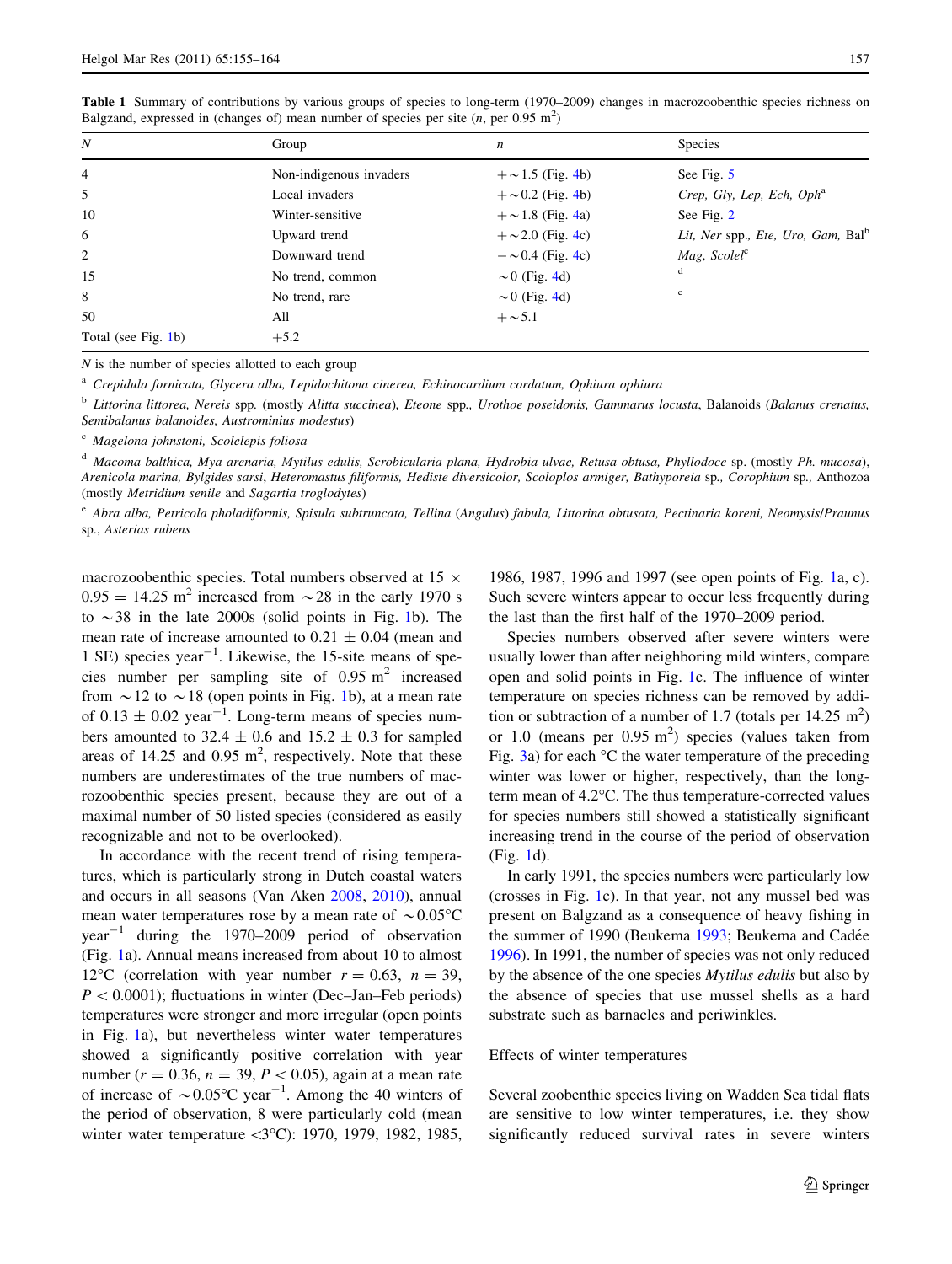<span id="page-3-0"></span>

Fig. 1 Long-time (1970–2009) series of data on: a Annual means of water temperatures in the main tidal inlet of the western Wadden Sea, for (solid points) the entire year and (open points) the 3-month winter periods Dec/Jan/Feb. b Numbers N of species (among a list of 50 easily recognizable macrozoobenthic species) found in late-winter/ early-spring in: (solid points) all samples together (15 sites  $\times$ 0.95 m<sup>2</sup>) and (open points, with 1 standard error,  $n = 15$ ) mean number per sampling site. c Numbers as in **b**, but separately for samplings following a very cold winter (open points) or (solid points)

(Beukema [1979\)](#page-8-0). Some of these species completely or almost completely disappear from the intertidal after the coldest winters, either at all intertidal zones (Beukema [1990\)](#page-8-0) or only at the sampling sites at high intertidal levels (Beukema [1985\)](#page-8-0). Beukema [\(1990](#page-8-0)) listed 11 of such wintersensitive species of benthic animals on Balgzand. They are all included in the present 50-species list, and 10 of them showed a significantly positive relationship between winter temperature and number of sites subsequently occupied: the bivalves Cerastoderma edule (Fig. [2d](#page-4-0)), Abra tenuis (Fig. [2b](#page-4-0)), Tellina tenuis (Fig. [2](#page-4-0)b) and Mysella bidentata (Fig. [2](#page-4-0)c), the polychaete worms Lanice conchilega (Fig. [2](#page-4-0)a) and its commensal Malmgreniella lunulata (Fig. [2a](#page-4-0)) and Nephtys hombergii (Fig. [2c](#page-4-0)), the group of Nemerteans (Fig. [2](#page-4-0)d), and the crustaceans Crangon crangon (Fig. [2](#page-4-0)e) and Carcinus maenas (Fig. [2](#page-4-0)f). The 11th species (Bylgides sarsi) that was reported to show reduced survival in cold winters did not show a significant relationship as shown in Fig. [2](#page-4-0), nor did it show a long-term trend in numbers of site occupied.

As to be expected from the substantial share of winter-sensitive species among the macrozoobenthic fauna

a normal or mild winter. The plus and multi points refer to 1991, when the area was devoid of mussel beds. d Numbers as in c, but corrected for the influence of temperature of the preceding winter (see text). Best linear fits are as follows: (**b**, *solid points*:  $14.25 \text{ m}^2$ )  $N =$  $-385 + 0.21$  year (r = 0.62, n = 40, P < 0.0001), (**b**, open points: 0.95 m<sup>2</sup>)  $N = -251 + 0.13$  year  $(r = 0.73, n = 40, P < 0.0001)$ , (**d**, *solid points*, full line:  $14.25 \text{ m}^2$ )  $N = -215 + 0.124 \text{ year}$  ( $r =$ 0.50,  $n = 38$ ,  $P = 0.001$ ), (**d**, *open points*, *dashed line*: 0.95 m<sup>2</sup>)  $N = -162 + 0.089$  year ( $r = 0.72$ ,  $n = 38$ ,  $P < 0.0001$ )

on Balgzand, the total numbers of species found were higher after mild than after cold winters, for both 14.25 and  $0.95 \text{ m}^2$  sampling areas (solid and open points of Fig. [3](#page-5-0)a). To allow for the interaction between year number and winter temperatures, the species numbers were de-trended, i.e. they were augmented by 0.21 (number per  $14.25 \text{ m}^2$ ) or 0.13 (number per 0.95 m<sup>2</sup>) for each year before 1990 and reduced by the same amount for each year after 1990 (correction values taken from Fig. 1b). The thus year-influence-corrected species numbers were still significantly positively correlated with preceding-winter water temperatures (Fig. [3](#page-5-0)b), increasing by  $\sim$  1.1 (14.25 m<sup>2</sup>) and  $\sim$  0.6 (0.95 m<sup>2</sup>) species per 1°C temperature rise.

At least 6 frequently observed species were completely absent after the coldest winters (zero points in Fig. [2](#page-4-0) at the lowest temperatures) and some of them needed a few years after a severe winter to recover and thus remained absent for another 1 or 2 year (most of the zero points in Fig. [2](#page-4-0) at winter temperatures of  $>4^{\circ}C$ ). Some other species (e.g. N. hombergii and C. edule, Fig. [2](#page-4-0)c, d) occurred at reduced numbers of sites after the coldest winters, but were never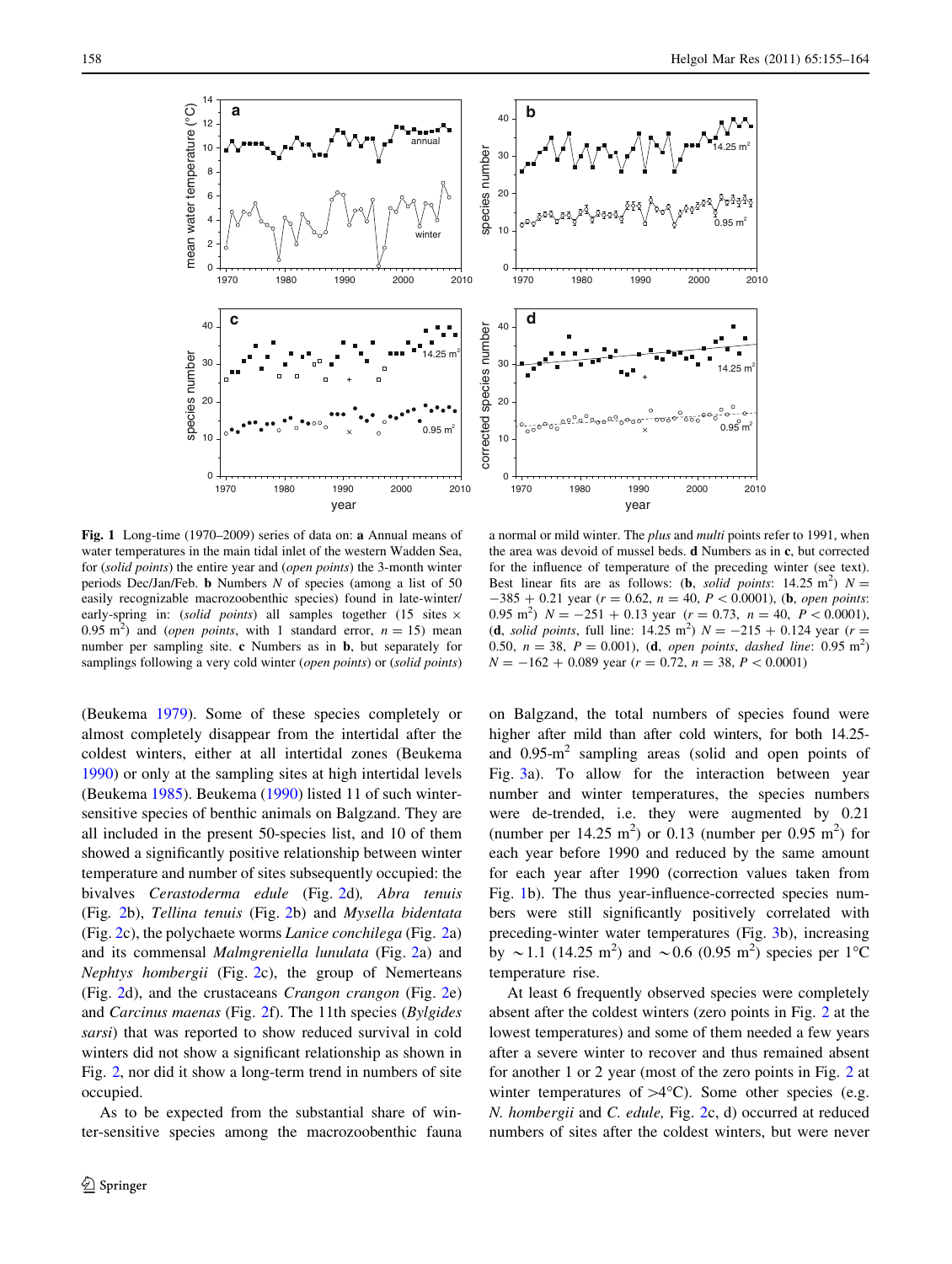<span id="page-4-0"></span>



completely absent. Complete absence affects the total species number per  $14.25 \text{ m}^2$  as well as the mean number per 0.95  $m^2$ , whereas absence at part of the sampling sites only reduces the mean species number per  $0.95 \text{ m}^2$ .



 $N = -0.66 + 0.45$  T ( $r = 0.40$ ,  $n = 39$ ,  $P \lt 0.05$ ), (b, T. tenuis)  $N = 0.55 + 0.34$  T ( $r = 0.36$ ,  $n = 39$ ,  $P < 0.05$ ), (**b**, A. tenuis)  $N = -0.41 + 0.53$  T ( $r = 0.55$ ,  $n = 39$ ,  $P < 0.001$ ), (c, M. bidentata)  $N = -0.57 + 0.55$  T (r = 0.48, n = 39, P = 0.002), (c, N. hombergii)  $N = 5.4 + 1.41$  T ( $r = 0.72$ ,  $n = 39$ ,  $P \lt 0.0001$ ), (d, Nemertean worms)  $N = -0.2 + 0.58$  T ( $r = 0.54$ ,  $n = 39$ ,  $P =$ 0.0004), (**d**, *C. edule*)  $N = 7.1 + 1.00$  *T* ( $r = 0.68$ ,  $n = 39$ ,  $P \le$ 0.0001), (e, C. crangon)  $N = 2.45 + 1.15$  T ( $r = 0.58$ ,  $n = 39$ ,  $P = 0.0001$ , and (f, C. maenas)  $N = 4.94 + 0.73$  T,  $r = 0.42$ ,  $n = 39, P < 0.01$ 

After most of the mild winters, all of the above 10 winter-sensitive species were present at one or more sites. In these years, the group contributed a number of 10 to the total (per  $14.25 \text{ m}^2$ ) species number (solid squares in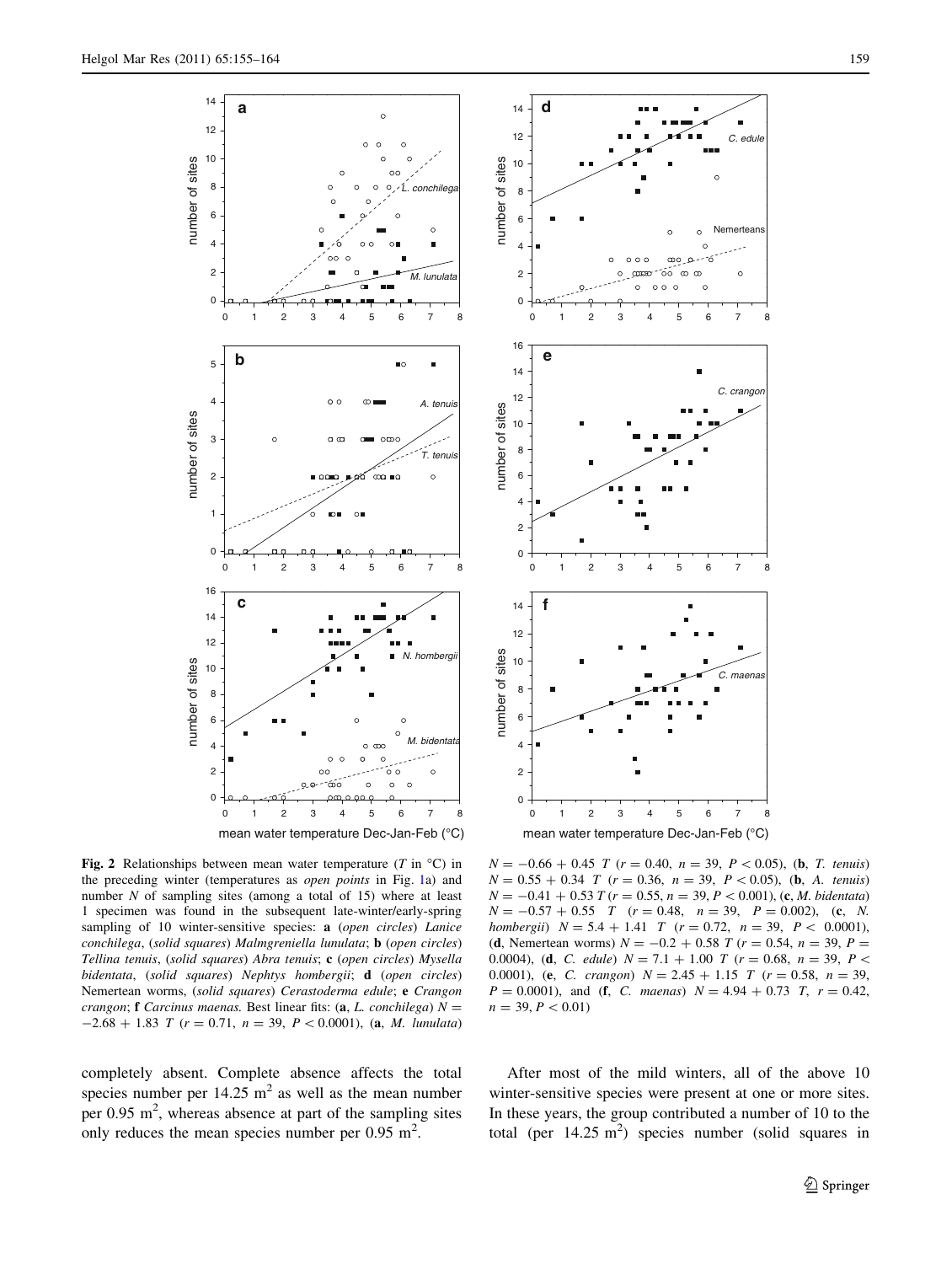<span id="page-5-0"></span>

Fig. 3 Relationships between mean water temperature (T in  $\mathrm{^{\circ}C}$ ) in the preceding winter (as open points in Fig. [1](#page-3-0)a) and a actual numbers N of species (among a list of 50 easily recognizable macrozoobenthic species) found in late-winter/early-spring in (solid points) all samples together (15 sites  $\times$  0.95 m<sup>2</sup>) and (*open points*) mean number per sampling site  $(0.95 \text{ m}^2)$ . In **b**, these numbers of species have been de-trended for the influence of year number (see text). The numbers found in 1991 are indicated separately by crosses (plus for 14.25 and multi for 0.95 m<sup>2</sup>, respectively). Best linear fits:  $(a, full line, solid)$ squares)  $N = 25.1 + 1.70$   $T (r = 0.67, n = 39, P < 0.0001)$ , (a, dashed line, open circles)  $N = 11.0 + 1.00$  T ( $r = 0.72$ ,  $n = 39, P < 0.0001$ , (b, full line, solid squares)  $N = 27.9 + 1.11$ T ( $r = 0.57$ ,  $n = 38$ ,  $P < 0.002$ ), (b, dashed line, open circles)  $N = 12.7 + 0.63$  T ( $r = 0.71$ ,  $n = 38$ ,  $P < 0.0001$ )

Fig. [1](#page-3-0)c). After cold winters, only about half of these species were present at one or more sites, resulting in a contribution of  $\sim$  5 winter-sensitive species to total species numbers (open squares for 1970, 1979, 1982, 1985, 1986, 1987, 1996 and 1997 in Fig. [1](#page-3-0)c). Whenever a severe winter had occurred at least 3 years ago (as in the 1974–1978, 1991–1995, and 2000–2009 periods), the contributions of winter-sensitive species were 10 or close to 10 species (solid squares of Fig. [1](#page-3-0)c). Likewise, but less pronounced, mean contributions of winter-sensitive species per  $0.95 \text{ m}^2$ were higher after mild than after cold winters (solid and open circles in Fig. [1](#page-3-0)c) and were particularly high in years long after a severe winter.

#### Introduced species

In the course of the 1970–2009 period of observation, at least 4 non-native species turned up in the samples. The first to appear was the American jack-knife clam Ensis directus in 1982, about 5 year after its first find in the Wadden Sea and Europe (Beukema and Dekker [1995;](#page-8-0) Von Cosel [2009](#page-9-0)). The species was observed in the Balgzand samples in nearly all years after 1982 (solid squares in Fig. [5](#page-7-0)a). The next invader was the American spionid worm Marenzelleria viridis) in 1989, 7 and 6 year after its first records in the North Sea and Wadden Sea, respectively (Essink [1999,](#page-8-0) Essink and Dekker [2002](#page-8-0): as M. cf. wireni, but see Sikorski and Bick [2004](#page-9-0)). It rapidly spread over the entire Balgzand area, occurring at 13–15 out of the 15 sampling sites ever since 1996 (solid squares in Fig. [5](#page-7-0)b). The third exotic invader was Crassostrea gigas, appearing in the samples in 2001, about 40 and 30 year after its first deliberate introduction from East Asia into Europe and the Wadden Sea (Wolff [2005](#page-9-0)). Since 2003, it was regularly found at 2 or 3 sites (open circles in Fig. [5b](#page-7-0)). Finally, the Asian decapod Hemigrapsus takanoi (see Asakura and Watanabe [2005](#page-8-0)) turned up in the samples in 2006, more than 20 year after its first find in Europe (Gollasch [1999](#page-9-0)). It was subsequently found every year at 1–3 sites (open circles in Fig. [5a](#page-7-0)).

Apart from the above 4 invasive species that recently arrived in Europe, 5 more species (that were already present in the North Sea area for at least decades) were only recently observed on the Balgzand tidal flats: Crepidula fornicata, Glycera alba, Lepidochitona cinerea, Echinocardium cordatum and Ophiura ophiura. This small group of newcomers on the Balgzand tidal flats was observed in small numbers (mostly only 1 specimen) at few sites (mostly only 1 site), thus contributing little to species numbers per  $0.95 \text{ m}^2$  (open points in Fig. [4b](#page-6-0)).

## Other species

Among the remaining 31 species (50-10-4-5), 6 showed a statistically significant upward and 2 a significant downward trend in the numbers of sites where they were encountered in the successive years of the 1970–2009 period of observation. Together, the 6 species with a positive trend (Littorina littorea, Nereis spp. (mostly Alitta succinea, but also including some A. virens and Eunereis longissima), Eteone spp., Urothoe poseidonis, Gammarus locusta, and the group of Balanoids) showed an increase in mean numbers of species per site from  $\sim 0.7$  to  $\sim 2.7$ species per  $0.95 \text{ m}^2$  (Fig. [4](#page-6-0)c). The 2 species with a negative trend (Magelona johnstoni, Scolelepis foliosa) showed a decline from  $\sim 0.7$  to  $\sim 0.3$  species per 0.95 m<sup>2</sup> (Fig. [4c](#page-6-0)). Thus, the net contribution to species density of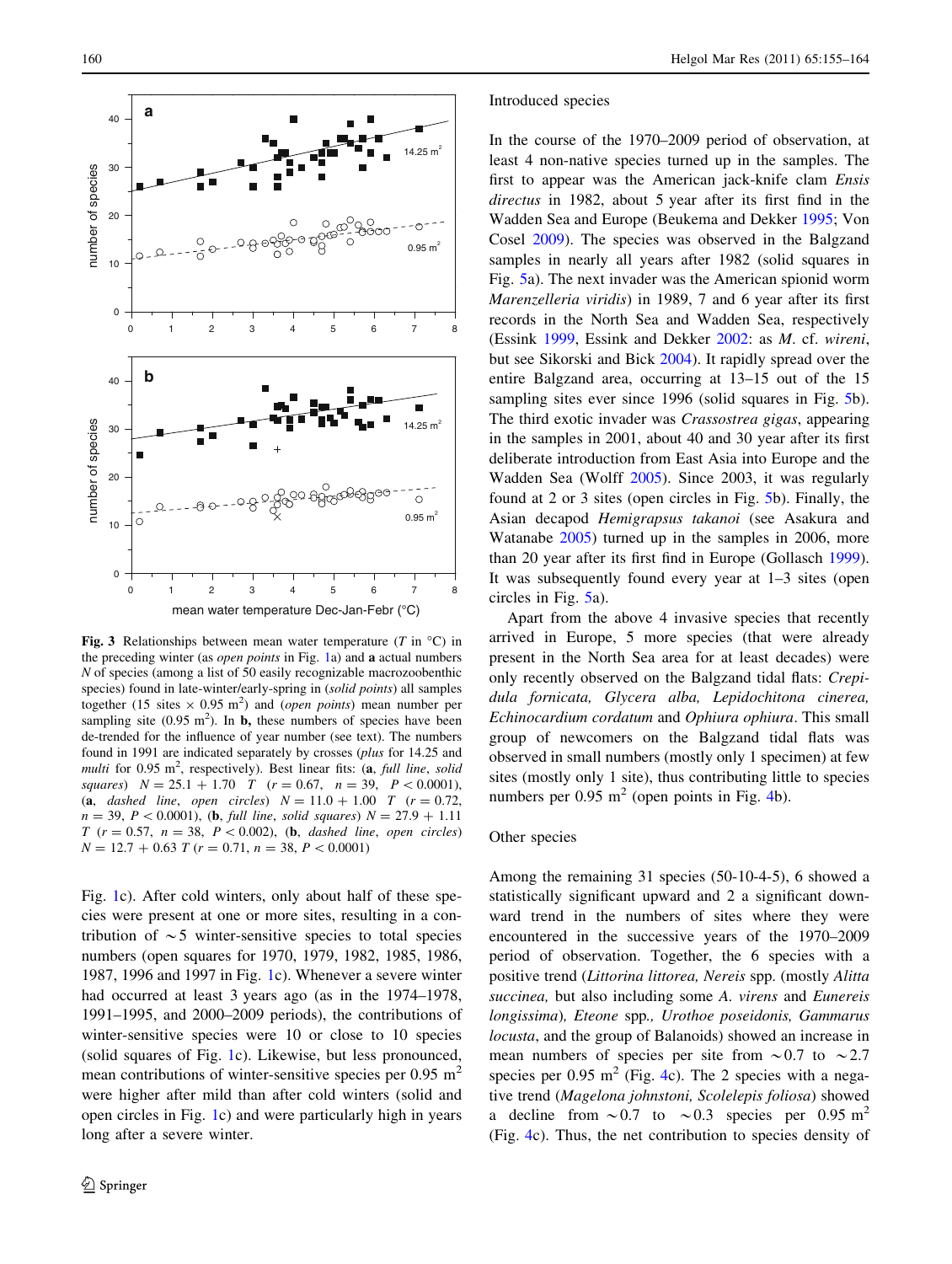<span id="page-6-0"></span>

Fig. 4 Long-term (1970–2009) changes in the contributions to total species richness ( $n =$  mean number of species per 0.95 m<sup>2</sup>) of 4 groups of species: a the 10 species of Fig. [2](#page-4-0) that showed a statistically significant relationship between winter temperature and number of sites where they were found, **b** two groups of invaders: (solid points) the 4 exotic species that were newly found in the Wadden Sea and (open points) 5 non-exotic species observed on Balgzand only in recent years,  $c$  (*solid points*) the 6 other species that showed an increasing trend and (open points) the 2 species that

showed a decreasing trend in number of sites occupied, d all other 23 species belonging to the list of 50 easily recognizable species. Best linear fits (shown as straight lines in Figure only if statistically significant): **a**  $n = -65.6 + 0.035$  Y ( $r = 0.39$ ,  $n = 40$ ,  $P = 0.01$ ); **b** (solid points)  $n = -93 + 0.047$  Y ( $r = 0.92$ ,  $n = 40$ ,  $P < 0.0001$ ), (open points)  $n = -6.6 + 0.003$  y ( $r = 0.52$ ,  $n = 40$ ,  $P < 0.001$ ); **c** (solid points)  $n = -89.7 + 0.046$  y ( $r = 0.89$ ,  $n = 40$ ,  $P < 0.0001$ ) (open points)  $n = 19.3{\text -}0.0095$  Y ( $r = 0.68$ ,  $n = 40$ ,  $P \lt -0.0001$ ) **d**  $n = 12.7{\text -}0.001$  y ( $r = -0.02$ ,  $n = 40$ ,  $P = 0.9$ )

the 8 species with a significant trend amounted to a positive value of  $2.0-0.4 = 1.6$  species per 0.95 m<sup>2</sup>. The remaining 23 species did not contribute (neither positively nor negatively) to species density (Fig. 4d).

# **Discussion**

A long period of consistent sampling of the macrozoobenthic fauna on the Balgzand tidal flats revealed a gradual increase in species richness. Expressed as total number of species encountered, the increase amounted to about 35% ( $\sim$ 28 to  $\sim$ 38) over the entire 40-y period of observation. Expressed as a mean number per sampling site, the increase was of a similar magnitude ( $\sim$ 13 to  $\sim$ 18 per  $0.95$  m<sup>2</sup>). As a measure of species richness, we consider the latter estimate of species density superior to total species number, because the total number found in any year strongly depends on finds of just one individual of a rare species. Each of such finds would add about 3% to total species number, but only about 0.5% to the number per site  $(1/15 = 0.07, \text{ being } 0.5\% \text{ of } 14.2, \text{ the long-term mean}$ number of species per  $0.95 \text{ m}^2$ ).

The above numbers refer to a limited group of 50 species, all easily identifiable and relatively conspicuous. This limitation was thought imperative to exclude a possibly serious influence of growing experience of the observers in sorting samples and/or recognizing rare or similar-looking species, which would lead to undeservedly increasing estimates of numbers of species found during the long period of observation.

We identified various groups of species to contribute to the increasing trend in species richness. The 10 wintersensitive species (mentioned in Fig. [2\)](#page-4-0) contributed together  $\sim$  1.8 species per 0.95 m<sup>2</sup> to the increase in species density (Fig. 4a), in accordance with the increasing trend of winter temperatures and the declining frequency of occurrence of cold winters (Fig. [1](#page-3-0)a). The species belonging to this group hardly affected the total species numbers, because they were all present at one or more sites both at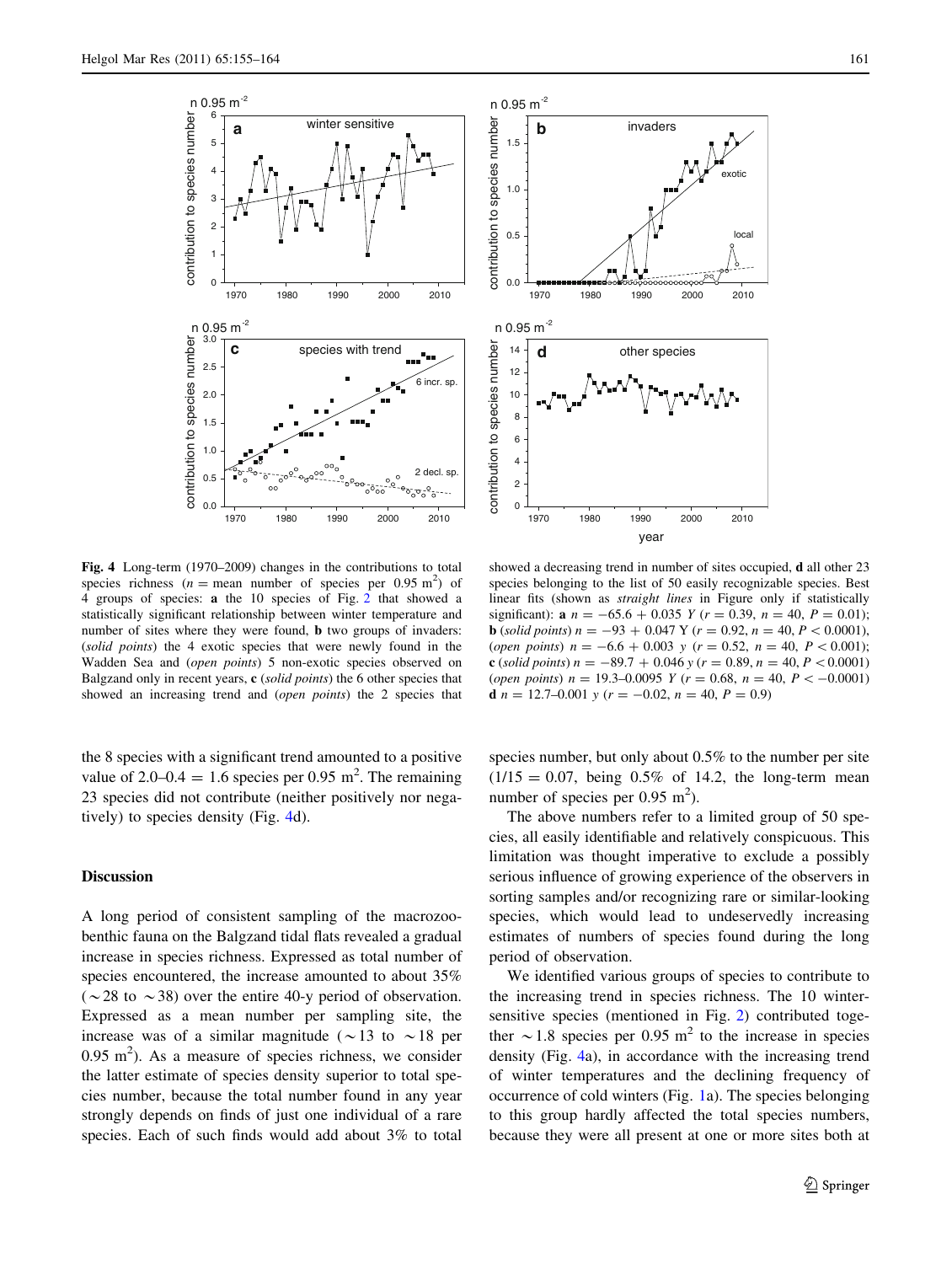<span id="page-7-0"></span>

Fig. 5 Numbers of sampling sites (among a total of 15) where at least 1 specimen was found in the samples taken in late-winter/early-spring in the indicated year of 4 newly introduced species. a (solid squares) Ensis directus and (open circles) Hemigrapsus takanoi; b (solid squares) Marenzelleria viridis and (open circles) Crassostrea gigas

the start and at the end of the 40-y period. The appearance of 9 invaders, either of exotic or local origin, explained almost completely the long-term increase in total species number (amounting to 10 species). The contribution to the long-term increase in species density of exotic and local newcomers amounted to 1.5 and 0.2 species per 0.95  $m^2$ , respectively (Fig. [4](#page-6-0)b). A substantial share of the observed increase in species density was contributed by species that showed a long-term positive or negative trend in the numbers of sites occupied, but without an apparent coupling to a known change in environmental conditions. This contribution amounted to  $+2.0$  and  $-0.4$  (net  $+1.6$ ) species per  $0.95 \text{ m}^2$  (Fig. [4](#page-6-0)c). Taken together, the above-mentioned groups contributed  $1.8 + 1.7 + 1.6 = 5.1$  species per  $0.95 \text{ m}^2$ , and this is close to the observed overall increase in species density of 5.2 species per  $0.95 \text{ m}^2$ (Table [1](#page-2-0)). Note that not just a few species accounted for the long-term changes in species density, but that more than half (27/50) of the studied species were in some way involved in the explanation of this increase. On the other hand, the one 9-species group of newcomers (including 4 truly exotic species and 5 showing only local range extension) could almost completely explain the observed increase in total species number.

The observed increases in macrozoobenthic species richness may not be limited to the westernmost part of the Wadden Sea. A recent survey of the macrozoobenthos of the Wadden Sea (Van der Graaf et al. [2009](#page-9-0)) indicates increasing trends of species numbers at all 3 sites (Balgzand, Groninger Wad, Norderney) that were continuously sampled ever since the 1970s. However, as the authors rightly remark, part of these increases in species numbers will have been caused by methodological reasons (viz. the above-discussed improved species identification). In the north Frisian Wadden Sea near the island of Sylt, Reise et al. [\(1989](#page-9-0)) report increases in numbers of infauna species, particularly in polychaetes, between the 1930s and 1980s, resulting in enhanced numbers of species per  $0.2 \text{ m}^2$ (compare Figure 8b of Lotze [2005\)](#page-9-0). Van der Graaf et al. [\(2009](#page-9-0)) could not confirm a suggested ''polychaete takeover''. In the central western North Sea, a 33-y data series by Frid et al. [\(2009](#page-9-0)) revealed a significant increase in numbers of genera found per 0.5 m<sup>2</sup> from  $\sim$ 100 in the 1970s to  $\sim$  120 in the 1990s and early 2000s.

Though the trends in species richness may usually be upward, species losses have been reported from the Wadden Sea. The main causes of (local or total) species extinction in the Wadden Sea appear to be habitat change or destruction and exploitation (compare Figure 3 of Lotze et al. [2005](#page-9-0)). Several cases of habitat destruction were caused by fishery (Reise et al. [1989](#page-9-0); Piersma et al. [2001](#page-9-0)), including disturbance of the upper bottom layer and complete removal of oyster and mussel banks. Mussel (and oyster) beds are usually richer in species than their surroundings, as these structures offer locally hard substrates to species that cannot live on the surrounding soft sediments (Buschbaum et al. [2009](#page-8-0)). The few sampling sites on Balgzand that usually included mussel beds showed higher species densities than other sites. The removal of all mussel beds in 1990 (Beukema and Cadée [1996](#page-8-0)) resulted in exceptionally low estimates of species richness at the next sampling occasion in early 1991 (see *plus* and *multi* points in Fig. [1c](#page-3-0), d, [3b](#page-5-0)), but species richness and mussel numbers had largely recovered already by 1992, due to highly successful reproduction in many species (including mussels) in the summer of 1991.

As in other areas, part of the increasing species richness on Balgzand was due to invaders. In Wadden Sea invertebrates, the numbers of newly introduced species exceeded those of species that became extinct (compare Figure 2 of Lotze et al. [2005](#page-9-0)). No cases appear to be known of extinction caused by an invasive species in the Wadden Sea (Wolff [2000;](#page-9-0) Lotze et al. [2005\)](#page-9-0) and examples of invaders reducing abundance of other species appear to be few. An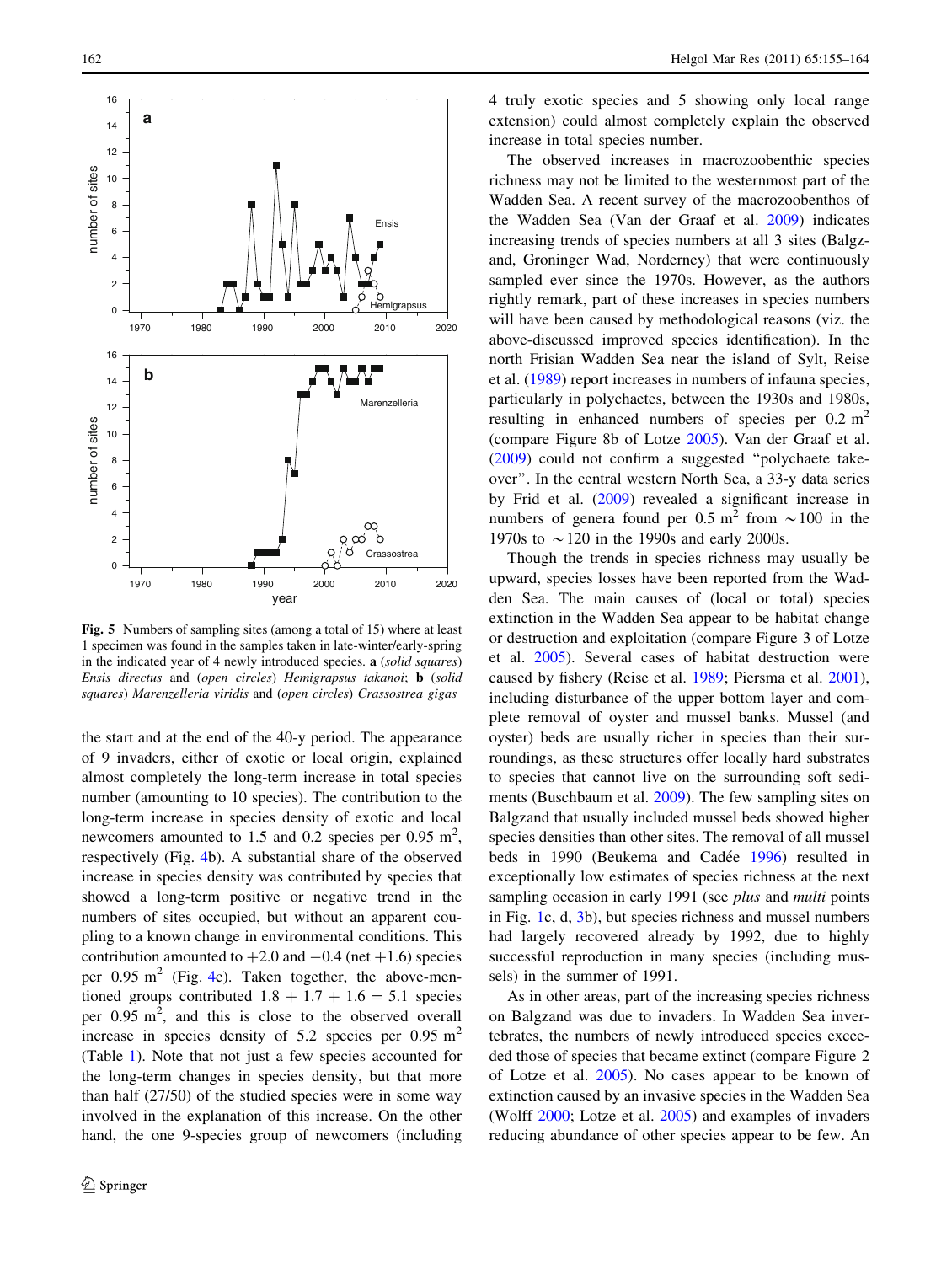<span id="page-8-0"></span>example of such negative interaction may be the local declines of biomass of Nereis spec. and other species simultaneously with the rapid increase in biomass of Marenzelleria viridis after their introduction (Essink et al. 1998; Essink and Dekker 2002). Markert et al. [\(2010](#page-9-0)) and Troost ([2010\)](#page-9-0) found no indication of a suppression of indigenous species by the recent establishment of reefs of Pacific oysters *Crassostrea gigas* in the German and Dutch Wadden Sea, respectively.

A substantial part of the observed increase in species density could be attributed to the warming climate: the 10 winter-sensitive species (Fig. [2](#page-4-0)) became more abundant and were found at an increasing number of sampling sites (Table [1](#page-2-0); Fig. [4](#page-6-0)a). Declines in numbers of occupied sites were observed in a few species, but these declines appeared to be unrelated to temperature change. A few species, notably the bivalve Macoma balthica do suffer from the warming climate and showed declining trends in abundance for recent decades (Beukema et al. 2009). So far, however, this did not result in declining numbers of sites were they were found. Thus, the longterm warming trends resulted in increasing species richness on the Balgzand tidal flats. This conclusion is in accordance with that of Hawkins et al. [\(2009](#page-9-0)) for British rocky-shore fauna, that more southern (warm-water) species have been recorded advancing than northern (cold-water) species retreating. A similar conclusion was reached by Sagarin et al. [\(1999](#page-9-0)) for the Californian rocky intertidal.

The two processes (invasions and advancement of species, mostly by climate change) that caused the increase in species richness on Balgzand tidal flats are still in progress and may be expected to continue. Immigration of alien species by a.o. transport in ballast water, attachment to ship hulls or to imported organisms (such as oysters) cannot completely be prevented. Brackish estuaries and other coastal areas appear to offer plenty of open niches for newcomers (Wolff [1999](#page-9-0); Reise et al. [1999](#page-9-0)). Further spread of lower-latitude species into a poleward direction (in fact largely a re-colonization process ever since the Ice Ages) will rapidly continue as long as global warming continues. So far, there are no signs of extirpation of species in the study area as a consequence of warming. Warming promoted the distribution of winter-sensitive species that were already present in the area. Occasional cold winters caused an immediate but temporary reduction in species number and species density, but recovery went rapidly. In conclusion, we expect further increases in species numbers and species-density values from all processes underlying the observed increase in species richness.

Acknowledgments This study is part of a long-term monitoring program on macrozoobenthos in the Wadden Sea executed by NIOZ and financially supported by the Dutch Ministry of Transport, Public Works and Water Management, Water Service (RWS-Waterdienst).

Open Access This article is distributed under the terms of the Creative Commons Attribution Noncommercial License which permits any noncommercial use, distribution, and reproduction in any medium, provided the original author(s) and source are credited.

#### References

- Asakura A, Watanabe S (2005) Hemigrapsus takanoi, new species, a sibling species of the common Japanese intertidal crab H. penicillatus (Decapoda: Brachyura: Grapsoidea). J Crust Biol 25:279–292
- Beukema JJ (1976) Biomass and species richness of the macrobenthic animals living on the tidal flats of the Dutch Wadden Sea. Neth J Sea Res 10:236–261
- Beukema JJ (1979) Biomass and species richness of the macrobenthic animals living on a tidal flat area in the Dutch Wadden Sea: effects of a severe winter. Neth J Sea Res 13:203–223
- Beukema JJ (1985) Zoobenthos survival during severe winters on high and low tidal flats in the Dutch Wadden Sea. In: Gray JS, Christiansen ME (eds) Marine biology of polar regions and effects of stress on marine organisms. Wiley, Chichester, pp 351–361
- Beukema JJ (1990) Expected effects of changes in winter temperatures on benthic animals living in soft sediments in coastal North Sea areas. In: Beukema JJ, Wolff WJ, Brouns JJWM (eds) Expected effects of climatic change on marine coastal ecosystems. Kluwer, Dordrecht, pp 83–92
- Beukema JJ (1992) Expected changes in the Wadden Sea benthos in a warmer world: lessons from periods with mild winters. Neth J Sea Res 30:73–79
- Beukema JJ (1993) Increased mortality in alternative bivalve prey during a period when the tidal flats of the Dutch Wadden Sea were devoid of mussels. Neth J Sea Res 31:395–406
- Beukema JJ, Cadée GC (1996) Consequences of the sudden removal of nearly all mussels and cockles from the Dutch Wadden Sea. PSZN: Mar Ecol 17:279–289
- Beukema JJ, Cadée GC (1997) Local differences on macrozoobenthic response to enhanced food supply caused by mild eutrophication in a Wadden Sea area: food is only locally a limiting factor. Limnol Oceanogr 42:1424–1435
- Beukema JJ, Dekker R (1995) Dynamics and growth of a recent invader into European coastal waters: the American razor clam, Ensis directus. J Mar Biol Ass UK 75:351–362
- Beukema JJ, Dekker R, Jansen JM (2009) Some like it cold: populations of the tellinid bivalve Macoma balthica (L.) suffer in various ways from a warming climate. Mar Ecol Prog Ser 384:135–145
- Buschbaum C et al (2009) Mytilid mussels: global habitat engineers in coastal sediments. Helgol Mar Res 63:47–58
- Essink K (1999) Dispersal and development of Marenzelleria spp. (Polychaeta, Spionidae) populations in NW Europe and The Netherlands. Helgol Meeresunters 52:367–372
- Essink K, Dekker R (2002) General patterns in invasive ecology tested in the Dutch Wadden Sea: the case of a brackish-marine polychaetous worm. Biol Invasions 4:359–368
- Essink K, Eppinga J, Dekker R (1998) Long-term changes (1977–1994) in intertidal macozoobenthos of the Dollard (Ems estuary) and effects of introduction of the North American spionid polychaete Marenzelleria cf. wireni. Senckenb Marit 28:211–225